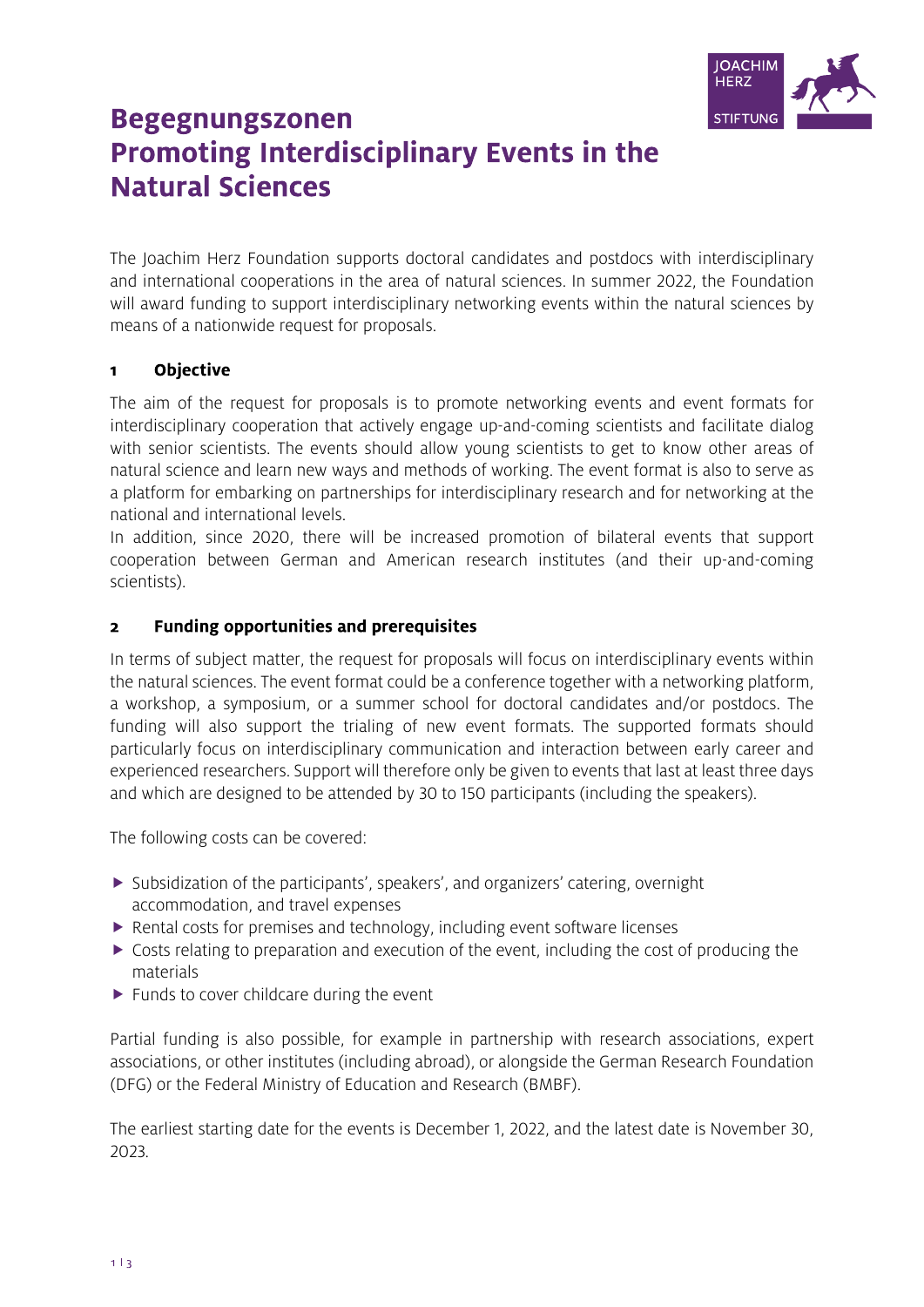

No costs incurred prior to approval of the funding will be reimbursed.

## **Application eligibility**  $\overline{\mathbf{3}}$

Scientists who work at a research institute in the Federal Republic of Germany and who have completed their academic training – in general, with a doctorate – are eligible to apply. Scientists who work at an establishment that is not eligible for tax relief or nonprofit are not eligible for the funding.

## **Application**  $\overline{\mathbf{4}}$

The funding is advertised on the Joachim Herz Foundation web pages, by means of publication on appropriate platforms, and with fliers being sent to suitable institutes by email. Applications are to be submitted directly to the Joachim Herz Foundation. All applications must include the following documents:

- ▶ Completed application form
- Project outline including a detailed cost projection and a (provisional) event program
- $\triangleright$  Academic careers of the main applicants (each max. 3,600 characters incl. blanks)
- $\triangleright$  Proof of the charitable status of the applying institute, as long as it is not an institute of a public entity

The application documents are to be submitted in full and on time. The deadline for applications is Monday, May 16, 2022.

## 5 **Assessment**

The applicants are selected by means of a written process: the applications are given preliminary consideration by representatives of the Joachim Herz Foundation and are subsequently passed on to external experts if necessary. The criteria for selection of the events to be funded are:

- $\triangleright$  A clear presentation of the interdisciplinary topic of the event
- $\blacktriangleright$  Feasibility and suitable planning regarding use of the funds
- ► Event format: boosting communication, dialog, and networking in particular with early career scientists

The applicants have no claim to justification of the reasons for an application being either approved or rejected.

## 6 Information regarding approvals

By accepting the funding, the applicant undertakes to notify the Foundation without undue delay of any changes in their circumstances which are relevant to the awarding of the funding. For the purposes of approval of the funding, the Joachim Herz Foundation either concludes a funding agreement with the applicant's institute governing use of the funds, their obligation to provide supporting documents, and the submission deadlines, or makes a funding commitment.